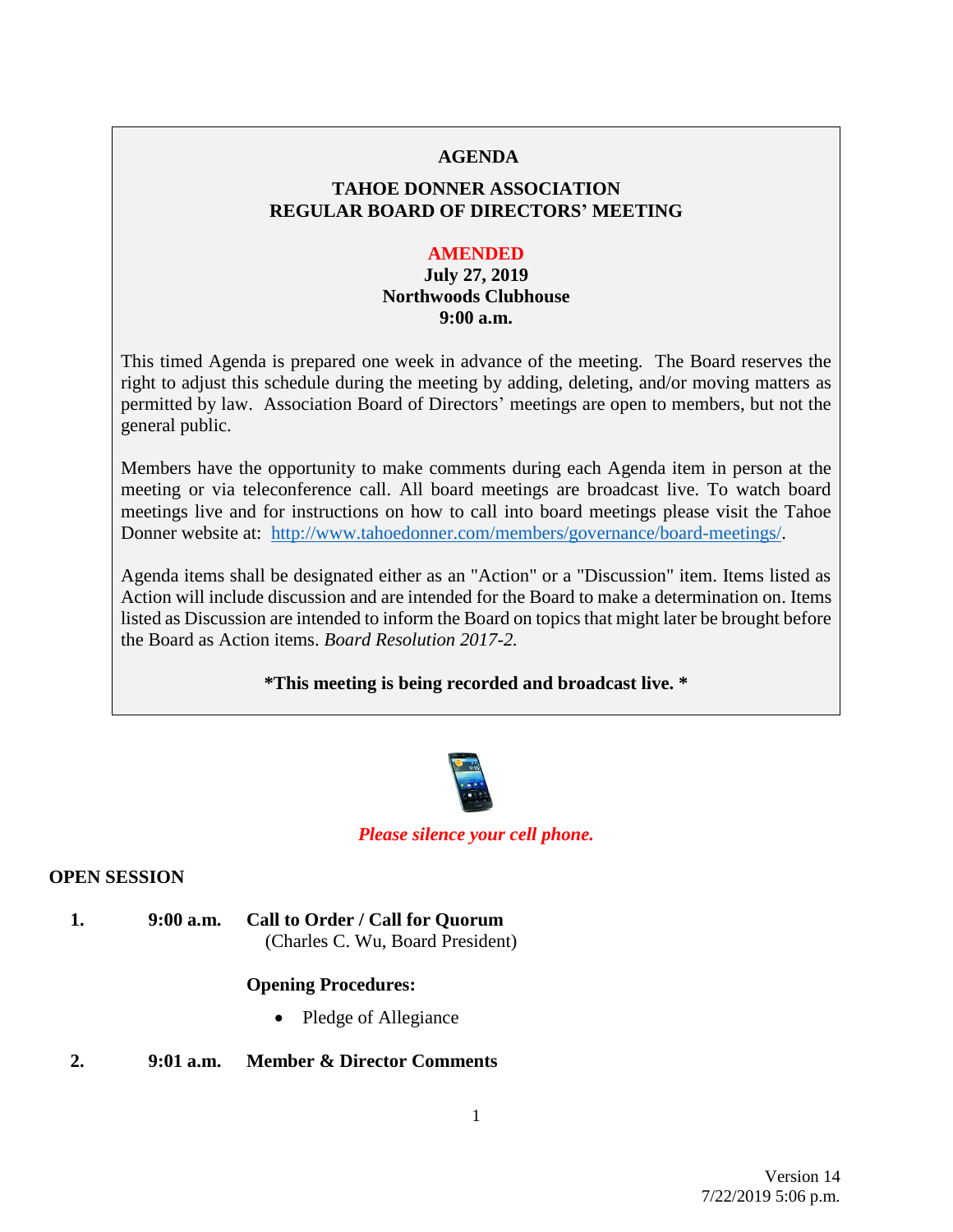Property owners' comments are welcomed at this time for matters not on the agenda and are limited to three minutes. However, members may submit additional comments by email to the Board at [board@tahoedonner.com.](mailto:board@tahoedonner.com) The Board president will recognize members to comment on agenda items as they occur. Members will have the option of making comments during the meeting in person, or via teleconference call. Members are requested to identify themselves and to include Unit and Lot Number or Tahoe Donner address. Directors and Staff are limited by law to brief responses and clarifying questions to matters not on the agenda. Directors may request Staff to report back to the Board concerning such matters and place the matter on a future Board agenda.

Board meetings are defined by the Davis-Stirling Act as a gathering of a majority of directors at the same time and place to "hear, discuss, or deliberate upon any item of business that is within the authority of the Board." (Civ. Code §4090.) A Board meeting is a meeting of the corporation's Board of Directors' to conduct business of the corporation.

### **3. 9:15 a.m. Action: Consent Calendar**

All items listed under the Consent Calendar are considered to be routine and will be approved by one motion. There will be no separate discussion of these items unless a member of the Board requests a specific item to be removed from the Consent Calendar for separate action. Any item so removed will be taken up following the motion to approve the remainder of the Consent Calendar.

- June 21, 2019, Meeting Minutes
- June 23, 2019, Organizational Meeting Minutes
- Executive Session Report
	- o June 21, 2019
	- o June 28, 2019
	- o July 12, 2019
- 5501 May Report
- Update banking signature cards
- Architectural Standards Committee New Member Jewelz Vaio
- Finance Committee New Member Terry Watson
- 2019 Elections Report
- Quarterly Fraud Prevention Policy Report

### **4. 9:20 a.m. Committee / Task Force Reports**

The Board of Directors will review the Committee / Task Force written minutes and reports as a routine monthly procedure, with no board discussion or action anticipated. Specific request from chairs for board Action or Discussion will be agenized as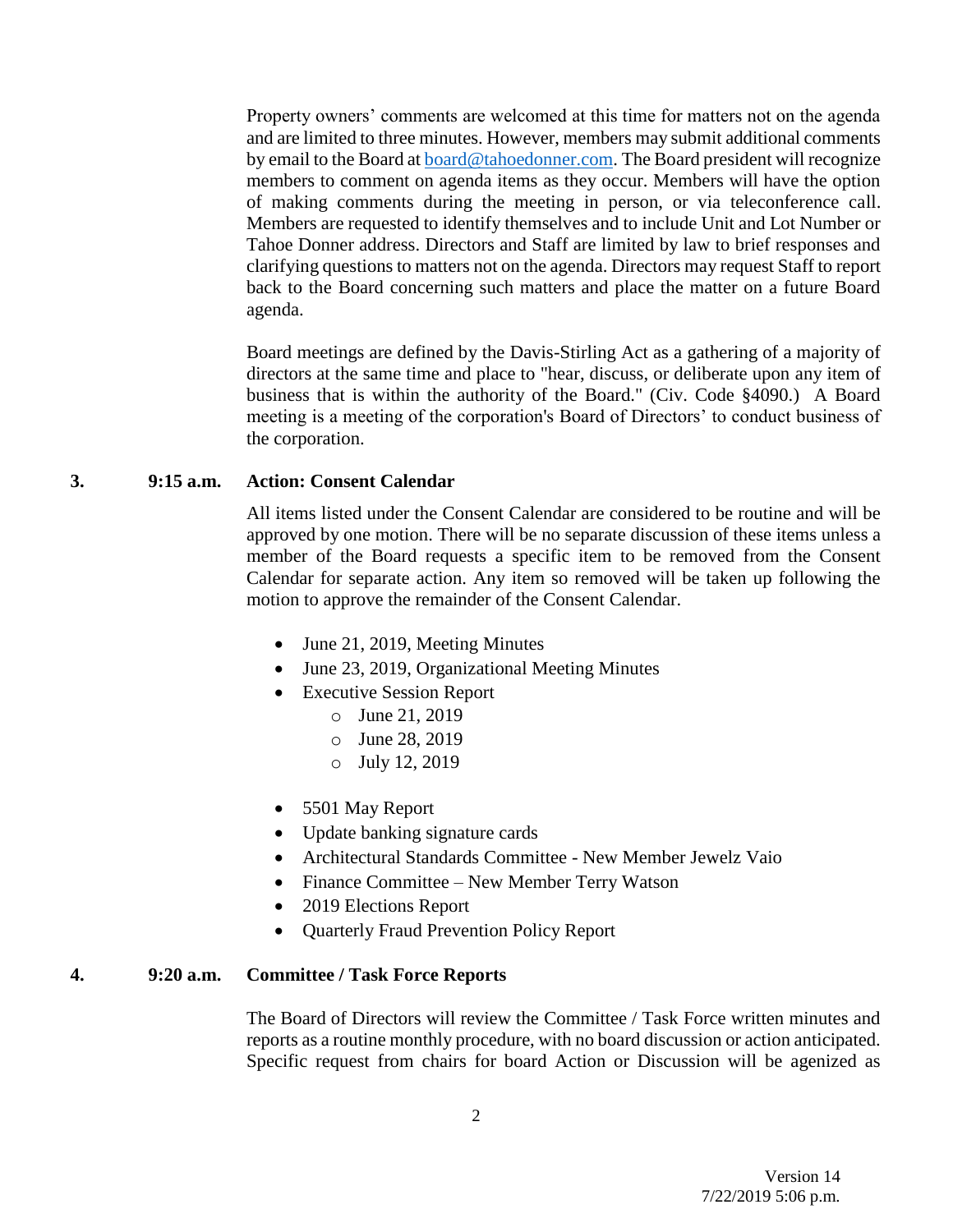separate topics. Routine committee membership adjustments will be placed on the consent calendar.

- Architectural Standards Committee
- Covenants Committee
- Elections Committee
- Finance Committee
- General Plan Committee
- Tahoe Donner Giving Fund Committee

### **5. 9:30 a.m. Discussion/Action: Promoting Peace and Quiet in Tahoe Donner** (Robb Etnyre, General Manager, Charles C. Wu, Board President)

#### Event Tent

Action: The Board will discuss the Event Tent. The Board has received member complaints about the noise from events at the tent. The Board will hear management's response to those complaints and the financial implications of modifying or eliminating tent operations. The Board may thereafter direct the General Manager to take action on the full range of options to limit or eliminate the noise from events at the tent. The options include, but are not limited to: modifying the type of music allowed; modifying the sound amplification allowed; reducing the use of the tent by restricting future bookings of the tent to members only; and closing the tent to all future bookings.

#### Covenant Rules

Discussion: Covenants rules, fines and hotline impact update and Covenants Complaints/Violation Summary

#### Real Time Weekend Code Enforcement Officer

Action: The Board will consider doing a trial run of an outsourced real time code enforcement officer to work weekend and holiday evenings for the rest of the summer. The Board may also direct the General Manager to prepare an analysis of alternative code enforcement options in order to mitigate homeowner complaints.

# **6. 10:10 a.m. Discussion/Action: Promoting Good Governance**

(Robb Etnyre, General Manager, Michael Salmon, Director of Finance, Annie Rosenfeld, Director of Risk Management & Real Property)

#### Quarterly Financial/Operations Review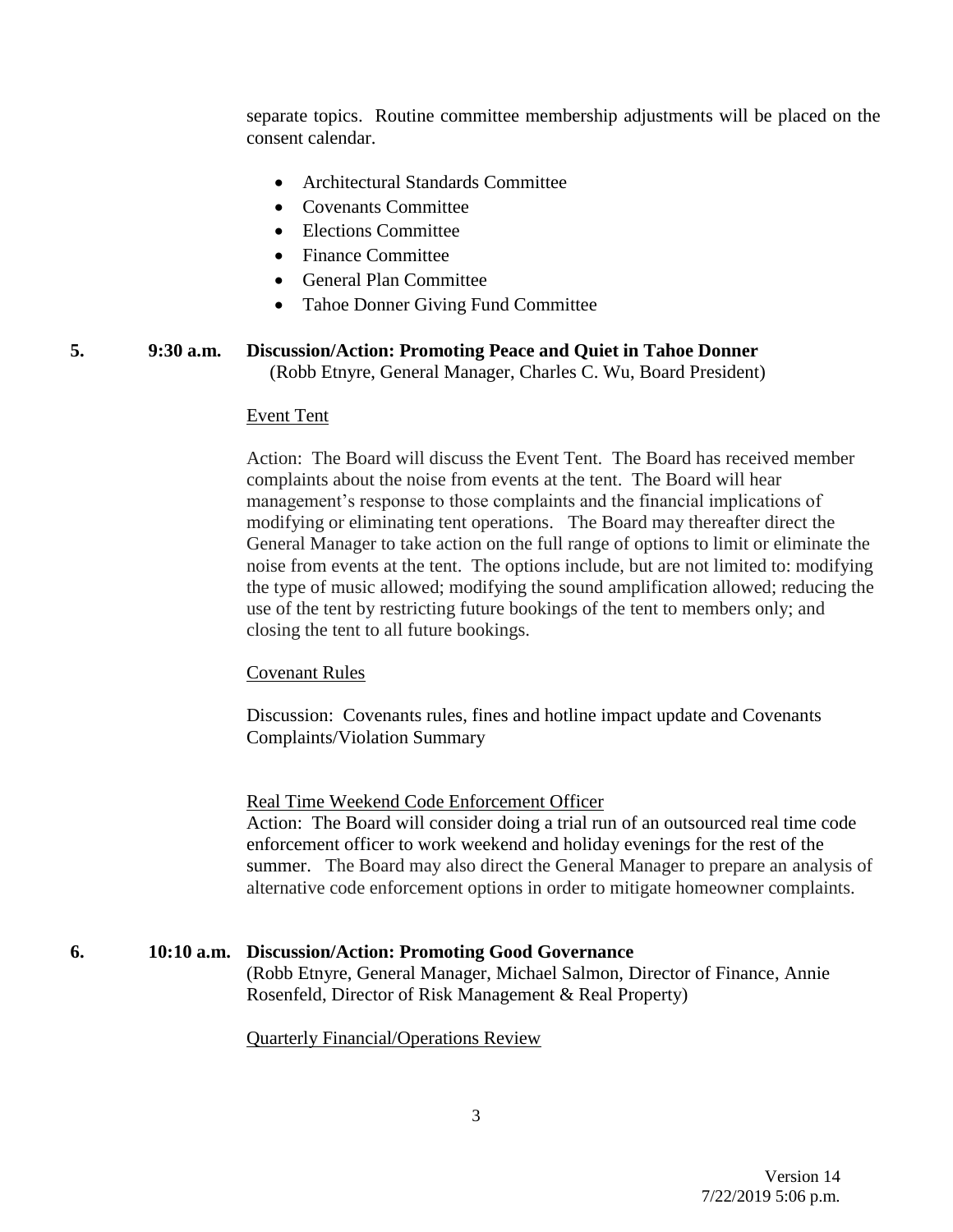Management Discussion and Analysis of Q2 Performance including major variances, comparison year over year and trend analysis.

### 2020 Strategic Budget Objectives

Discussion: Management will discuss their first draft of 2020 Strategic Budget **Objectives** 

## Capital Master Plan

Action:  Current development fund plans are reflected in 3 separate documents: the Quarterly Funds Projection, Association Master Plan, and Stage Gate review process. The Board will discuss whether these documents satisfy their needs for prioritizing projects within this and future years development fund allocation. The board may direct management to put together a longer-range specific capital plan with options that include estimated project costs and time-scales. Another option might be to modify and combine existing documents to include relevant information.

#### Tahoe Donner Governing Documents

Action: The Board will discuss the categories of changes that it desires for the Governing Documents update. The Board may direct staff to communicate specific direction to Tahoe Donner's legal counsel regarding the update.

HOA Counsel RFP (Jennifer) – Update

GM Objectives (Charles/Don) – Update

### **7. 11:10 a.m. BREAK**

**8. 11:20 a.m. Discussion/Action: Maintaining/Improving Amenity and Services** (Robb Etnyre, General Manager, Charles C. Wu, Board President)

### Food and Beverages:

Pizza on the Hill and the Lodge

Discussion: The Board will discuss homeowner complaints and past/future operational changes with management.

## Golf Maintenance

The board and management will discuss the current condition of the golf course and management's thoughts to improve the situation.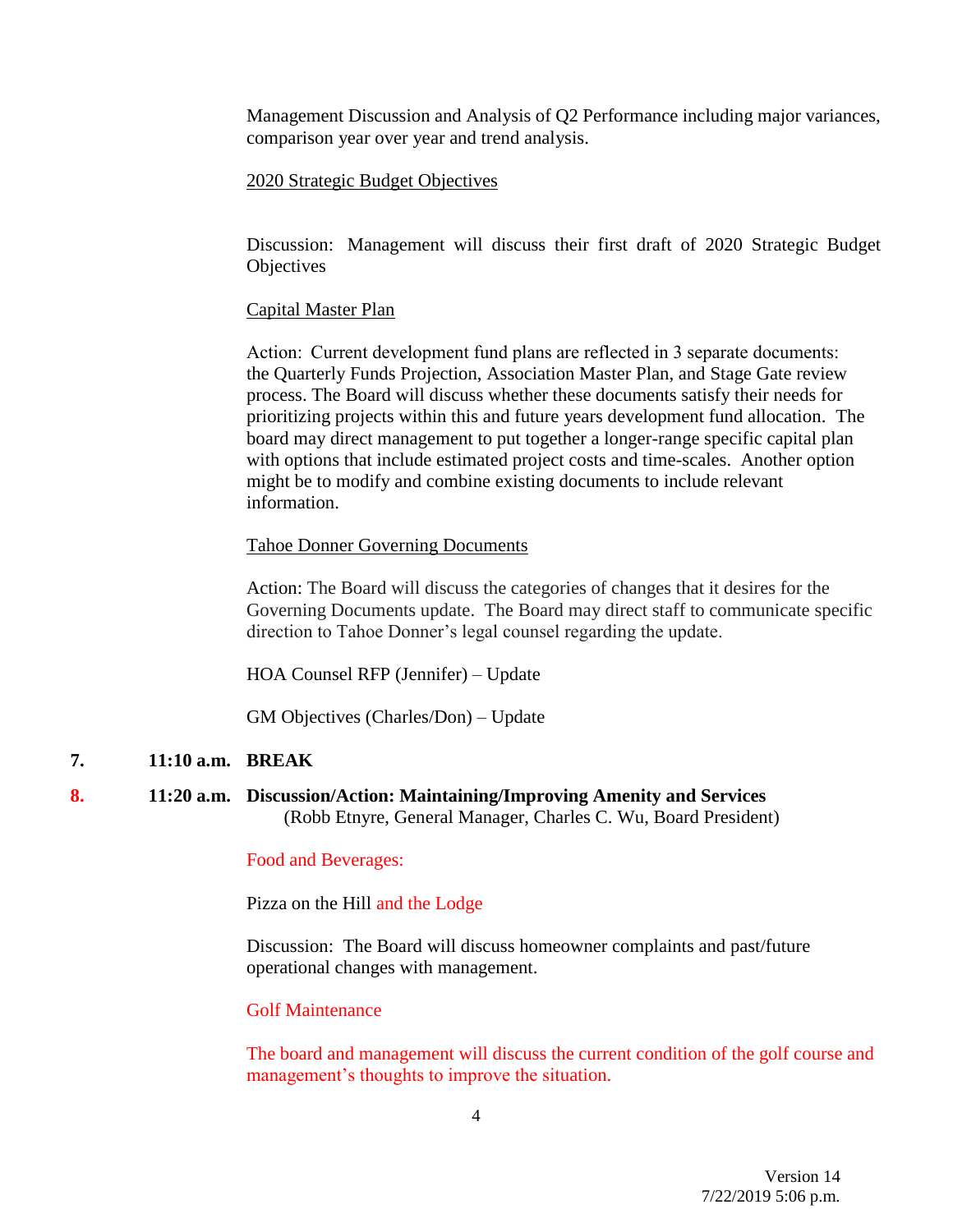Management has been working on the situation and intends to provide a proposal at the August Board of Director meeting.

Private Amenity Access Pricing

Action: The Board will discuss with management "lessons learned" from this year's single use amenity pricing change. In addition, the Board will discuss other types of complaints heard from homeowners. The Board may request that management come up with an amenities pricing strategy. This strategy at a minimum should evaluate and provide usage data of Tahoe Donner private amenities and other HOAs pricing strategies/structures in order to come up with recommendations and analysis of two other best practices alternatives coupled with pros and cons of status quo and the other alternatives.

# **9. 11:45 a.m. Discussion/Action: Promoting Transparency, Customer Service and Understanding our Homeowner**

(Robb Etnyre, General Manager, Charles C. Wu, Board President)

Action: The Board and management will discuss current methodologies for understanding the homeowners. Various directives and recommendations to be evaluated may come out of the discussion. Some of the potential reactive and proactive discussion/directive areas are mentioned below.

#### Reactive

- 1. Email and response publishing (Don)
- 2. Member Services, Likemoji, Comment Cards (Robb)
- 3. Financial Transparency Auditor RFP (Jeff C)
- 4. Zendesk System
- 5. Other

### Proactive

- 6. Annual survey (Don)
- 7. Flash votes (Charles)
- 8. Permit surveys (Annie)
- 9. Personal Development
- 10. Incoming and Exiting Homeowner Surveys
- 11. Demographic Studies
- 12. CRM System
- 13. Other ideas?

# **10. 12:10 p.m. Discussion/Action: Fire Safety**

(Annie Rosenfeld, Director of Risk Management and Real Property)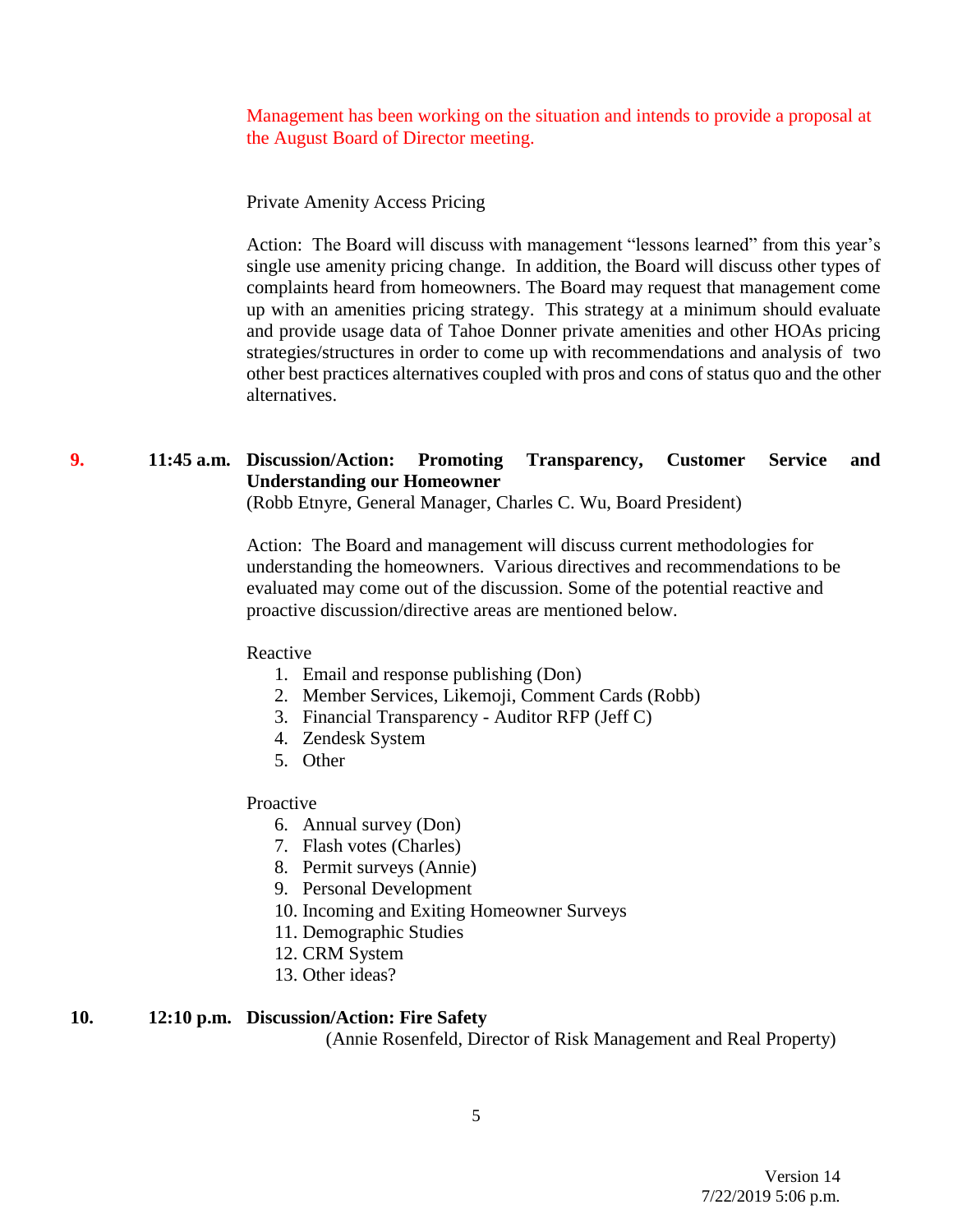Proposed amendments and new rules for Fire Prevention and Safety, and Forest Health Covenants Rules (45 Day notice concluded)

Action: The Board of Directors will consider approving the proposed amended and new Covenants rules for fire prevention and safety, and forest health rules.

Association Property Discussion: Removal of dead trees from Association Property

# **11. 12:30 p.m. LUNCH**

All members are invited to join the Board of Directors for lunch. The Board Meeting will resume promptly at 2:00 p.m. for Board Training.

# **12. 2:00 p.m. Board Training – Not recorded or broadcast**

The Board of Directors will be provided with Davis Stirling Act board training from Adams Stirling, PLC.

# **13. 4:00 p.m. BREAK**

# **14. 4:10 p.m. Executive Session**

The Board is allowed to meet in "executive session" to discuss certain topics (Civil Code §4935).

The Board of Directors plan to meet in Executive Session to discuss the following:

- Legal Matters
- Personnel Matters
- Contracts Exempt Employee Compensation Study
- Member Appeals
- Approval of Executive Session Minutes

# **15. 4:40 p.m. Adjournment**

The next regularly scheduled Board of Directors meeting will be on **August 24, 2019** at the Northwoods Clubhouse, Mezzanine Room.

# **Tahoe Donner Committee Meeting Schedule**

<https://www.tahoedonner.com/wp-content/uploads/2019/07/Committee-Meeting-Schedule.pdf>